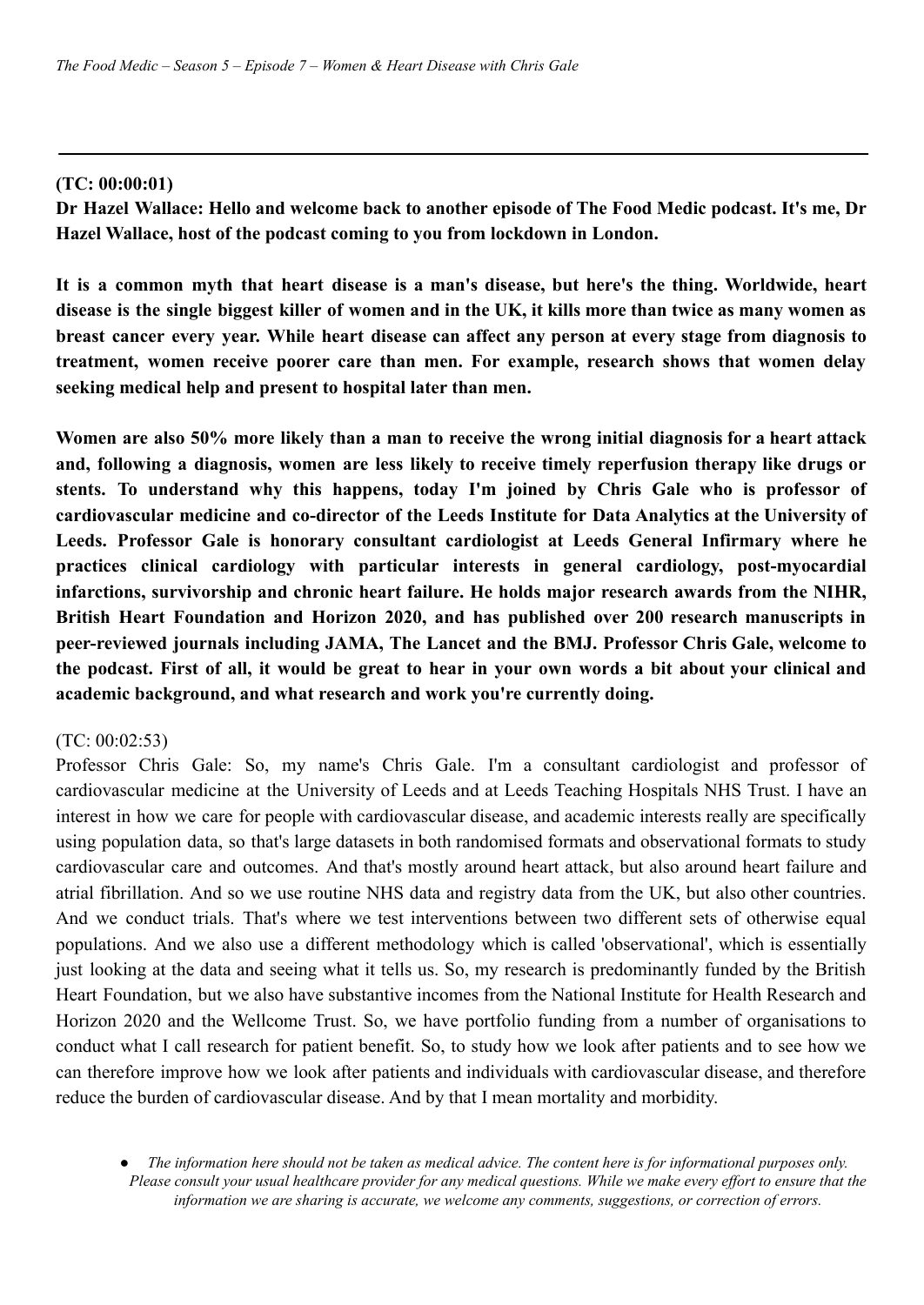## **(TC: 00:04:31)**

Dr Hazel Wallace: Yes. And a lot of your research, or in recent years, you've been looking at sex and gender differences in heart disease. And let's start with the myth that heart disease is purely a man's **disease and why this is untrue.**

## $(TC: 00:04:47)$

Professor Chris Gale: Well, that's an interesting question and a really pertinent question. So, I'm going to push that back and I'm going to say, well, if we asked people or the public or even healthcare professionals to describe or imagine a person with cardiovascular disease, I suspect most people will say, 'Well, it's a man who's probably inactive, overweight, who smokes, doesn't have a good diet, doesn't necessarily exercise too much, but also has maybe high blood pressure and diabetes.' And it's a really interesting concept that the first thing we tend to think of is that, and that it's a man. But, what we do know is that cardiovascular disease also affects women and it's not necessarily just a man's disease. So, heart attacks and cardiovascular disease and stroke really does affect women.

### **(TC: 00:05:38)**

# Dr Hazel Wallace: And on a basic, kind of, anatomical and physiological level, how different is a male **and a female heart?**

### (TC: 00:05:49)

Professor Chris Gale: Well, the underlying anatomy, that's the structure but also how it works, the function of hearts, are the same between men and women. So, the heart is a unique and really important organ in the body. It's essentially a pump and it's got four pumping chambers and valves to let the blood go through in one direction. And it's fed by little pipes or coronary arteries that supply the heart with blood so it can work, so it has the nutrients and the oxygen. And it's activated through electrical channels. So, it's a little bit like an engine in a way. It's a pump that has electrical stimulation and it contracts through muscle, and it forces blood around through these chambers in one direction. So, the structure and function is roughly the same between men and women, but what we know is that the weight or the mass or the size of the heart is slightly smaller in women compared with men, and that when the heart becomes diseased, it can become diseased slightly differently in women compared with men. So, the coronary arteries tend to be a little bit smaller in women than men, and when people have coronary artery disease, that is the small pipes or coronary arteries that feed the heart, when they become diseased or narrowed, the narrowing can sometimes be slightly more different in women than in men. So, even though heart attacks, for example, which are one of the forme frustes of coronary artery disease, even though they're common and very similar between men and women, they are differences in terms of the heart attacks and the pathology between men and women.

### **(TC: 00:07:25)**

Dr Hazel Wallace: Yes. And so, kind of, looking at the research, there seems to be this gap at every stage when a woman versus a man has a heart attack. And I think, starting from the beginning, what **are some differences in how a woman might present with a heart attack versus a man?**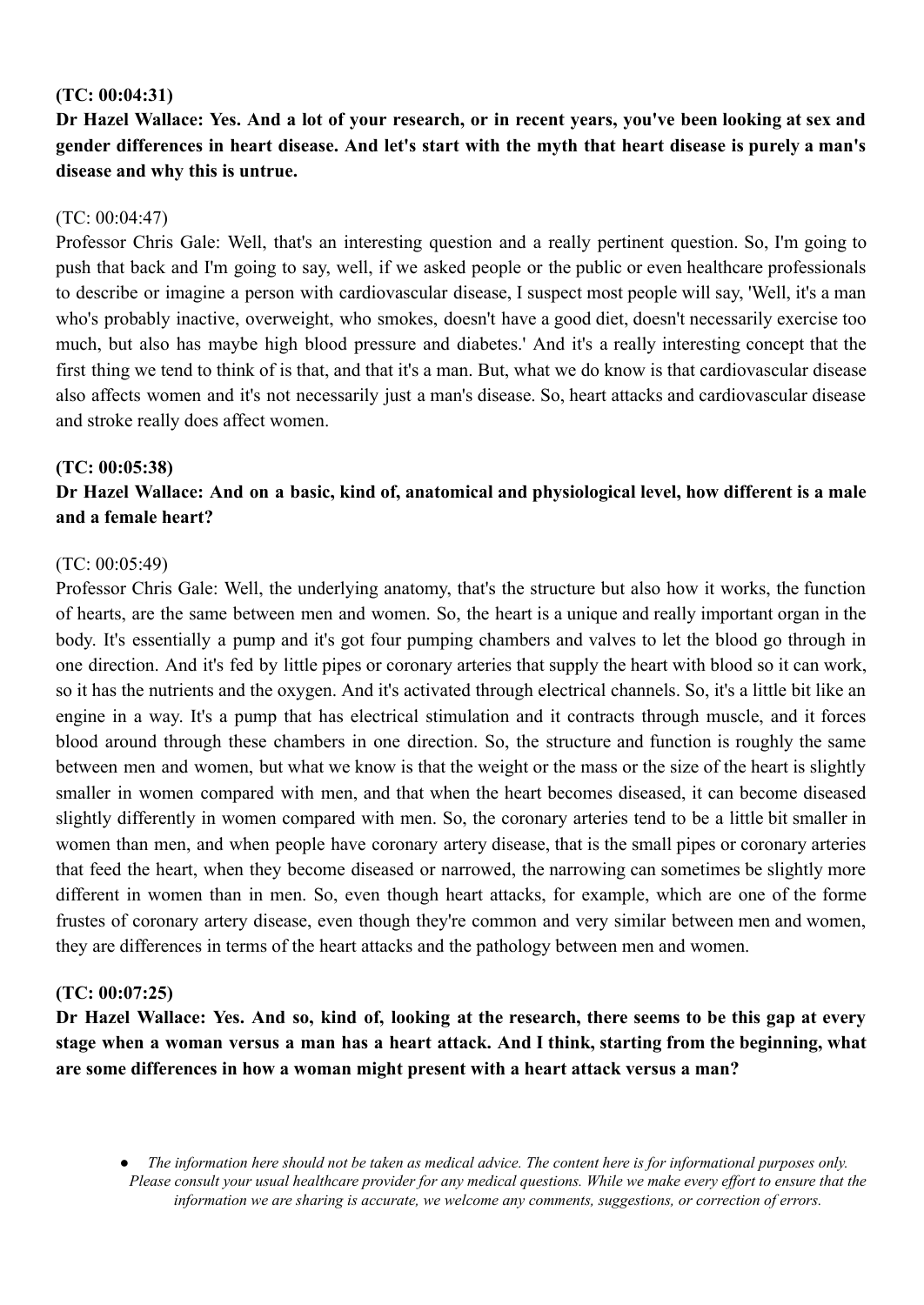# (TC: 00:07:45)

Professor Chris Gale: Yes, well, I suppose the important thing here is, whilst we think that there are differences, when heart attacks do happen and when we look at the data across populations, in general the heart attack symptoms and signs tend to be very similar between men and women. I think that's the first learning point. And the symptoms and signs of a heart attack really are of sudden onset chest pain that's central in the chest. It may go up to the throat or to the left shoulder or to both shoulders, or even down to the left arm. And with that, you can feel sickly and sweaty and breathless and light-headed. But, there are also some differences between men and women in terms of the frequency or how common these symptoms are. And recent studies have suggested that women can have slightly more atypical-, I don't particularly want to use the word 'atypical', but slightly different frequency of symptoms. And so women can sometimes present with more breathlessness or palpitations or collapse, and maybe less typical chest pains. But, that in itself is not the commonest way to present with a heart attack. The commonest way is, as I said earlier, these main classical symptoms.

# **(TC: 00:09:00)**

**Dr Hazel Wallace: And do you think even when women are presenting with the, kind of, classical textbook symptoms, that because we perhaps hold these biases in our head, that we're less likely to pick it up when they come through the door in the hospital?**

### (TC: 00:09:15)

Professor Chris Gale: Well, I think you're absolutely right, Hazel. I think there are misperceptions and biases at a number of levels here. So, again, going back to that concept of who we think would have a heart attack when we're asked to describe someone, when we describe that it's a middle-aged or elderly gentleman, if you were, for example, a woman who was experiencing a heart attack, you would, number one, perhaps think, 'Well, this shouldn't be me,' or, 'These symptoms can't be a heart attack.' And there may be a situation where you're thinking, 'This just can't be a heart attack and therefore I will wait perhaps a little bit longer to see if it goes away,' or attribute it to something else such as indigestion. And what we've found is, as a result (TC 00:10:00) of that, we know that women can present later when they present to hospital with a heart attack. So, I think there's a systematic bias in society as to what we perceive as the characteristics of a person with a heart attack, and that needs to be recalibrated. We need to re-educate ourselves about heart attacks and that it's not just a man's disease.

### **(TC: 00:10:23)**

Dr Hazel Wallace: Yes, absolutely. And I think there are two things going on there, whether it's, kind of, female sex and the biological basis, and then there's the gender as a woman and the social biases **that we hold. And I guess they both affect how women are diagnosed and treated.**

### (TC: 00:10:43)

Professor Chris Gale: Absolutely. So, when women do present to hospital with-, we know from our research, our BHF funded research, when we have looked at the UK national heart attack registry of several hundred thousand patients who come to hospital with heart attacks, when we look at that and we quantify or we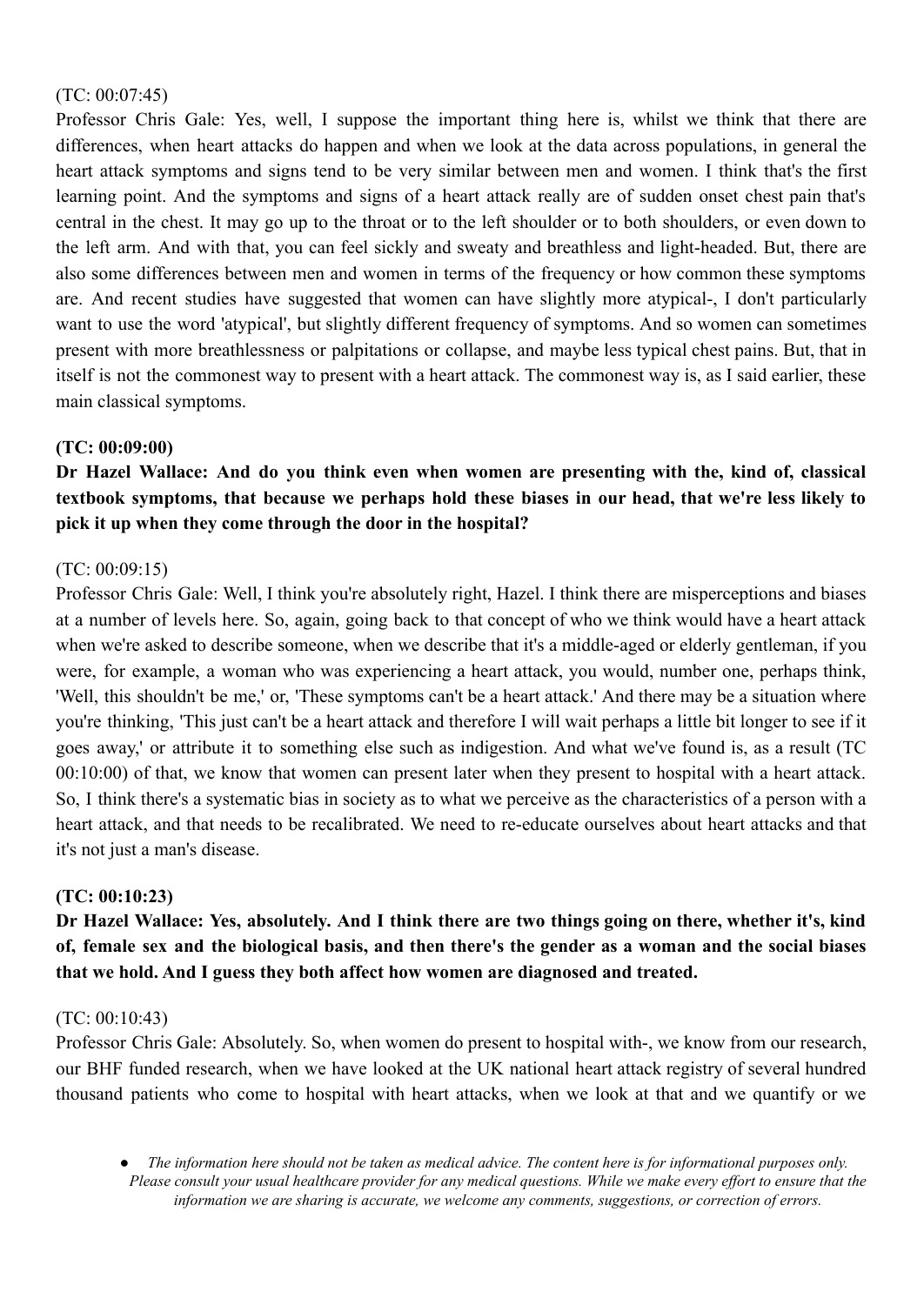measure what we call the performance of hospitals and care according to specific metrics or indicators, consistently we found that women tend to fare worse than men. Now, that's not to say that the care in the UK is bad. Overall, when we looked at these metrics, NHS care for heart attacks was very, very good. But, there were marginal differences and systematic differences between men and women. Those differences were in standards or metrics or indicators such as how timely you get certain treatments, or whether you even get certain treatments or investigations, and they seem to be consistent across women compared with men.

# **(TC: 00:11:47) Dr Hazel Wallace: Yes.**

## $(TC: 00.11.47)$

Professor Chris Gale: And then the issue is, well-, so, what if you don't get these care interventions? Well, heart attacks are a medical emergency. They require urgent and specialist and evidence-based treatments. And we know that in particular for certain types of heart attacks, what we call ST elevation myocardial infarctions, that time really is of the essence and emergency surgery, keyhole surgery to unblock these blocked arteries, is absolutely crucial. So, if, for example, you presented late or you had delayed treatments, then there'd more heart muscle damage and therefore greater morbidity and greater mortality. And this is what we found in our studies. Women had higher mortality rates than men.

## **(TC: 00:12:36)**

Dr Hazel Wallace: Yes. And going back to what you mentioned when it comes to the heart and how **women have perhaps maybe smaller coronary arteries or it's the smaller vessels that are affected, do** you think that when it comes down to diagnostics then we're looking in the main arteries and we are **perhaps missing out other causes for chest pain?**

### (TC: 00:12:56)

Professor Chris Gale: Yes, I think there are a number of things to unpick here. One is how good are our diagnostics? And our diagnostics include biomarkers and there's an argument for using sex-specific cut-offs for biomarkers. Our other investigation is to look directly at those coronary arteries that feed the heart, the pipes that feed the heart, and that's through an angiogram, as an emergency angiogram. And we tend to see detail that's millimetres or several millimetres across, but anything below that level is difficult to visualise. And coronary artery disease is not just what we call macrovascular, it can be microvascular as well. Equally, we do know that when the coronary arteries, these pipes that feed the heart, are diseased when they're atheromatous, when they have fatty deposits in them, it's not necessarily the burden or the extent of the coronary artery disease, which is an important factor, but it's how vulnerable those fatty deposits are. And we're still uncertain as to how to identify the vulnerable plaques. On that note, we do know that when women present with certain types of heart attacks called MINOCA, myocardial infarction with non-obstructive coronary arteries, they can have diseased arteries, but not sufficiently diseased for us to unblock them with a stent. We tend to unblock arteries when they're moderately or severely diseased in critical areas. But, when you have a coronary artery that is modestly or minimally diseased, really there is no benefit from popping a stent into that artery to try and open up the blood supply. And so there's uncertainty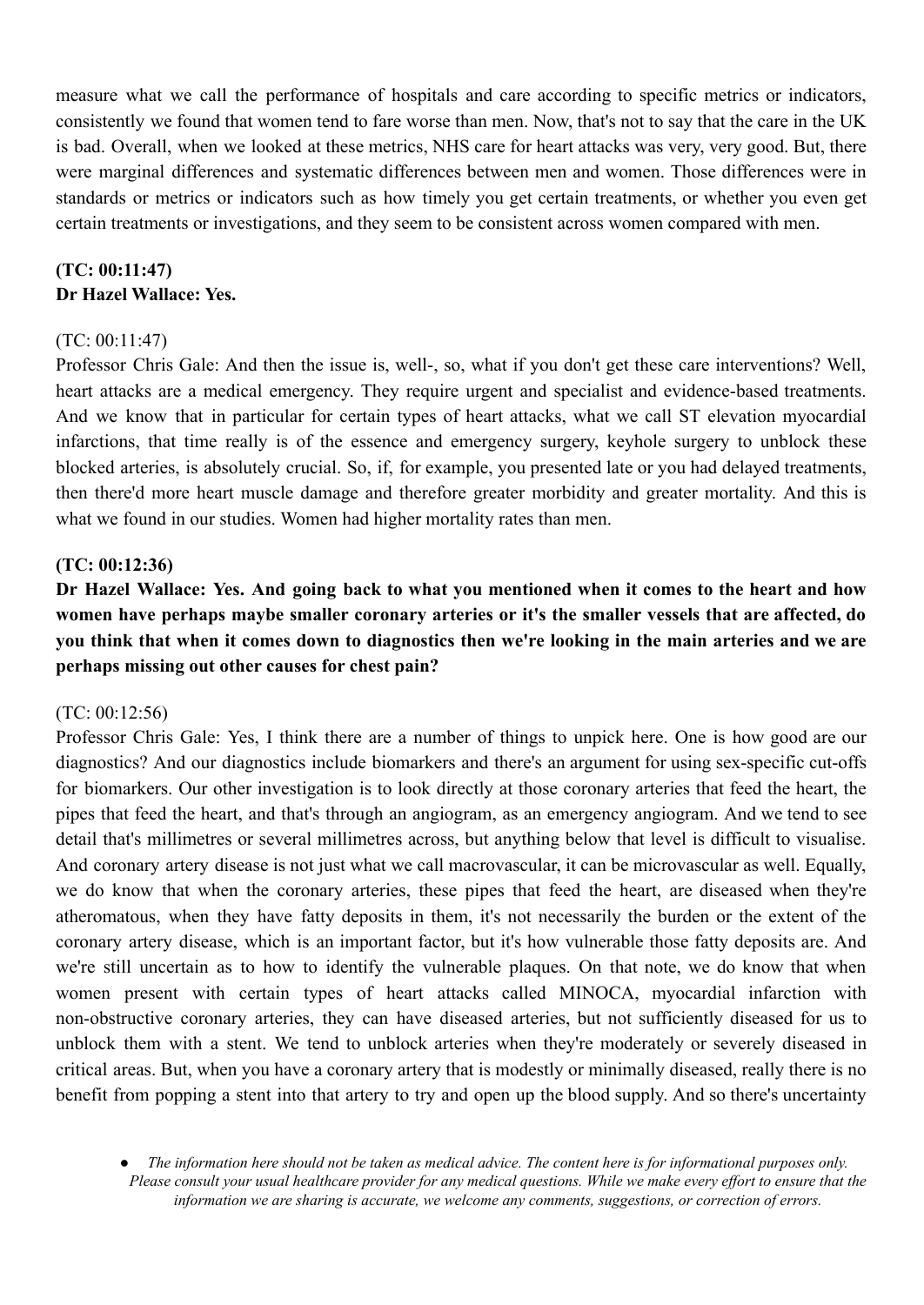as to the treatment. And this has been actively investigated, so I'm working with colleagues in other countries where we're undertaking a large international trial of patients with MINOCA to see whether types of standard heart attack treatments, so medications and tablets, change the outcomes in these patients.

# **(TC: 00:15:02) Dr Hazel Wallace: Yes, interesting.**

# (TC: 00:15:03)

Professor Chris Gale: And because there's an area of uncertainty in terms of our diagnostics and treatments, that may be, or may explain, some of the differences in the outcomes that we see between men and women.

# **(TC: 00:15:14)**

**Dr Hazel Wallace: Absolutely. Just to circle back, you mentioned you've seen different or sex-specific** cut-offs for markers such as troponin and that's one of the key diagnostic blood tests that we use when it comes to heart attacks. What are your thoughts on this, and how close are we to using sex-specific. **kind of, reference ranges?**

# (TC: 00:15:35)

Professor Chris Gale: Yes, that's a good point. So, these markers, these troponins, are increasingly important, in fact nearly the cornerstone of how we study myocardial injury and therefore heart attacks. Although it's a little bit more complicated that than in terms of we need other clues as to whether someone is having a heart attack or not. But, nonetheless, troponins are a core component of diagnosing heart attacks. And we have different thresholds or cut-offs for that to help us diagnose heart attacks, and there is information or evidence from what we call observational studies. So, when we look back at treatments and the use of these, that if we lower the threshold for men and for women for these troponin cut-offs for diagnosing a heart attack, we can diagnose more heart attacks more effectively in women, but not necessarily in men. And why is that important? Well, if we lower the threshold and you get a classification of a heart attack, then you're more likely to be seen by a cardiologist, a specialist. You're more likely to have the right treatments and, theoretically, you're more likely to have better outcomes. So, there's an argument for having sex-specific cut-offs. But, when we look towards the guidance, and in particular NICE, there is now a recommendation that research is done in this area so that we can really provide robust evidence to inform our practice. But, it's certainly something we should be considering.

# **(TC: 00:17:12)**

**Dr Hazel Wallace: I think so. Absolutely. And thinking about modifiable risk factors, again, unmodifiable risk factors, are there certain risk factors which impact men and women differently? Such as, you know, the classical risk factors that we're all aware of. Smoking, high blood pressure. And, second to that, do sex-specific risk factors exist which increase the risk for women?**

(TC: 00:17:36)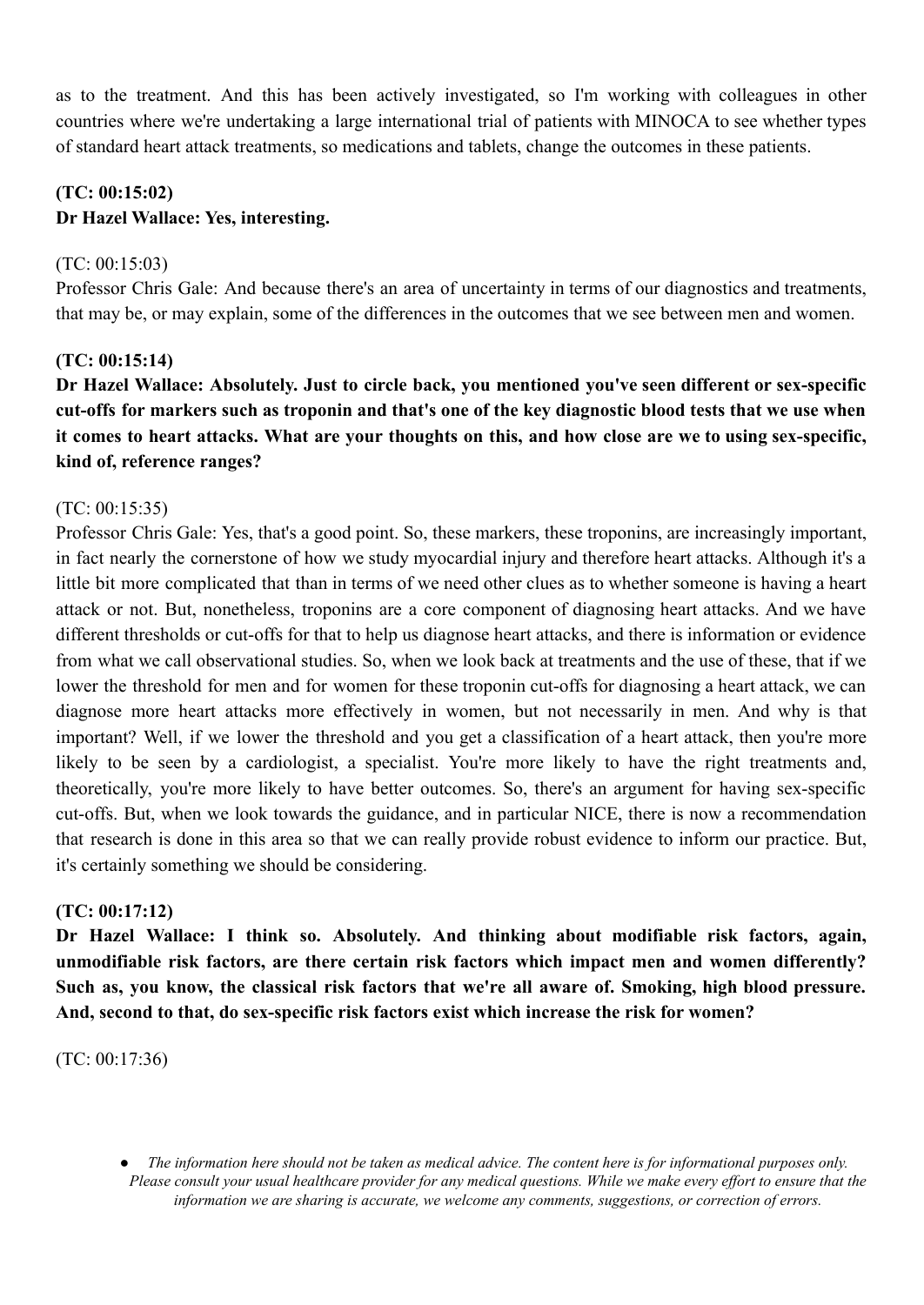Professor Chris Gale: Well, the important thing here is that we're all aware of our potential risk factors and our modifiable ones. You know, the non-modifiable ones such as age and our family history, we can be aware of but can't do too much about. But, modifiable ones, as it suggests, are something we should be aware of and we can do something about. And these are important in men and women, first of all, and they include smoking, as you suggested, high blood pressure, diabetes, high cholesterol or the fats in the blood, and diet and exercise. And there is some evidence that these risk factors, albeit very important both in men and women, have a different, sort of, penetrance or effect in women compared with men. And perhaps things like smoking, which we know is also more common among younger women, may have a more detrimental effect. But, the bottom line here is that you should know your risk factors, your cardiovascular risk factors, you should be proactive in being aware of them, and ensuring that they are as low as possible, that they're minimised. So, that you know your cholesterol, you know your weight, and that your weight is within normal parameters, you have a healthy diet, you're exercising regularly, and that you know your blood pressure and that you've been checked for diabetes. And if you do have a strong family history of premature cardiovascular disease, so people have it with heart attack and stroke and heart failure in their middle and younger ages within your family, and certainly within your first-degree relatives, that you actively seek screening for that from your primary care physician or specialist.

## **(TC: 00:19:17)**

**Dr Hazel Wallace: And then, kind of, thinking about things that would affect women specifically, the** menopause is one thing that comes to mind, but I guess different times across the lifespan for women **when hormones are fluctuating, pregnancy's another example, but we do see this increase in cardiovascular disease particularly after the menopause.**

### (TC: 00:19:39)

Professor Chris Gale: Yes, absolutely. We know that women who present with a heart attack, for example, tend to be older than men, and I suspect there is a strong component there of post-menopausal effects where coronary artery disease and these risk factors become more aggressive in women as they age. It's being mindful that we (TC 00:20:00) should know our risk factors and know that, you know, at every stage of our life, we are exposed to these risk factors, but they may become slightly more dominant at certain times.

## **(TC: 00:20:11)**

# Dr Hazel Wallace: Absolutely. And one of the, kind of, areas of research, I think, that seems to be growing is the link between the mind and the body, and the link between mental health conditions and **physical conditions. How do conditions such as depression and anxiety impact the heart?**

#### (TC: 00:20:27)

Professor Chris Gale: Well, I am pleased you've asked that because I think this is really important and is often sidelined or not discussed. We know from a study that we're doing at the moment and have published on, and funded by the British Heart Foundation as well as the NIHR, when we looked at people with heart attack across the whole of the UK, so over 10,000 people-, we were following these patients, these individuals, up for quite a number of years. For a decade, we've followed them up now. We studied their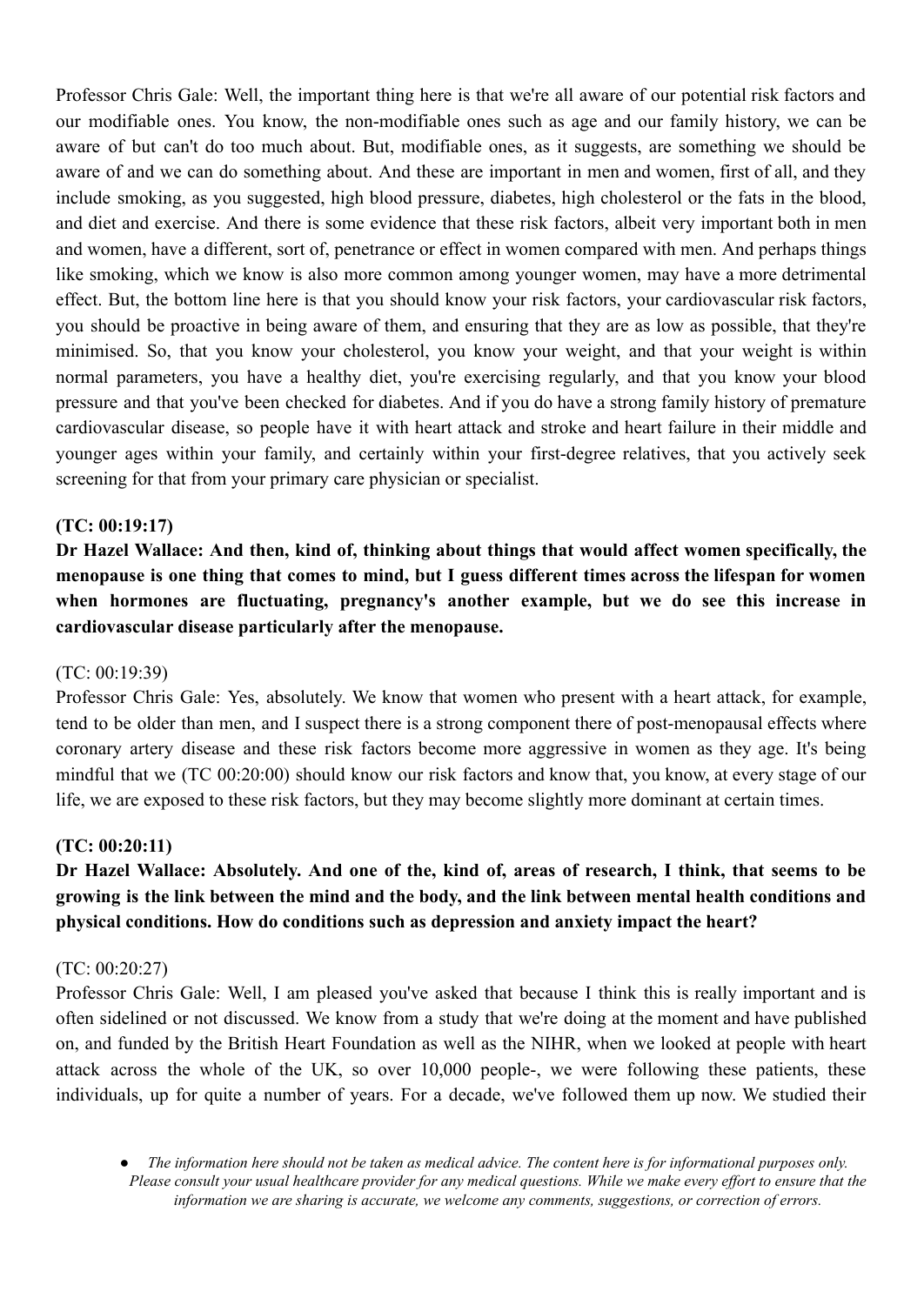heart attack care, their heart attack outcomes, but we also looked at their quality of life and we found that at the time of heart attack, people can have a range of different levels of quality of life which includes not just mobility, but also their mental wellbeing. And we found that people who had lower levels of quality life at around the time of their heart attack tended to do worse in terms of their recovery of that quality of life. And one of the important discoveries here is that those who had the worst trajectories for quality of life and had the lower baseline, these people tended to be the people who are comorbid, so had other ill health problems, but were also older and were women. And so there is really a need to study this in much greater detail because I think there will be a link between quality of life and other traditional outcomes such as death and morbidity. And that may well be driven through other mediators such as health-seeking behaviour, how we approach our lifestyle, whether we take our medicines and so on. And so this is an active area of research in terms of our recovery from cardiovascular disease.

The other area, which I think you may have been alluding to, is how mental health can serve as a precursor or even a trigger for cardiovascular disease. Earlier we talked about these traditional cardiovascular risk factors, but we didn't really mention mental health, and I think, well, we certainly know that people with anxiety and depression and with mental health problems are at a greater risk of cardiovascular disease. The mechanism behind that, I am not entirely sure about and could easily be explained through a higher preponderance of risk factors, but I do suspect there are other factors as well at hand. But, it's an active area of research and it's something we shouldn't be dismissing.

## **(TC: 00:23:04)**

**Dr Hazel Wallace: No. And obviously, you know, it's interesting how the research is moving and the different things that we're looking at now. Particularly, again, going back to sex differences in heart disease but in lots of other conditions, but how do you think we can improve outcomes for women when it does come to heart disease, research aside?**

### (TC: 00:23:27)

Professor Chris Gale: Well, I think the critical component here is improving the awareness of cardiovascular disease. So, in particular, heart attacks and the risk factors for that. If we can get that message out, if we can educate society, the public, individuals about their risk factors for cardiovascular disease, so the risk factors we discussed earlier, then I think we'll go a long way forward in terms of reducing the burden of cardiovascular disease. In addition to the education of people about these risk factors, we certainly need to remind ourselves, re-educate ourselves, about the symptoms of heart attack and how cardiovascular disease presents so that we do reach out to the emergency services who can help us should we be in that position of having a heart attack or a cardiovascular event. So, this is about education. This is about spreading the word about our risk factors and the symptoms of heart disease.

### **(TC: 00:24:30)**

**Dr Hazel Wallace: Yes. And the British Heart Foundation have lots of resources about that on their website as well.**